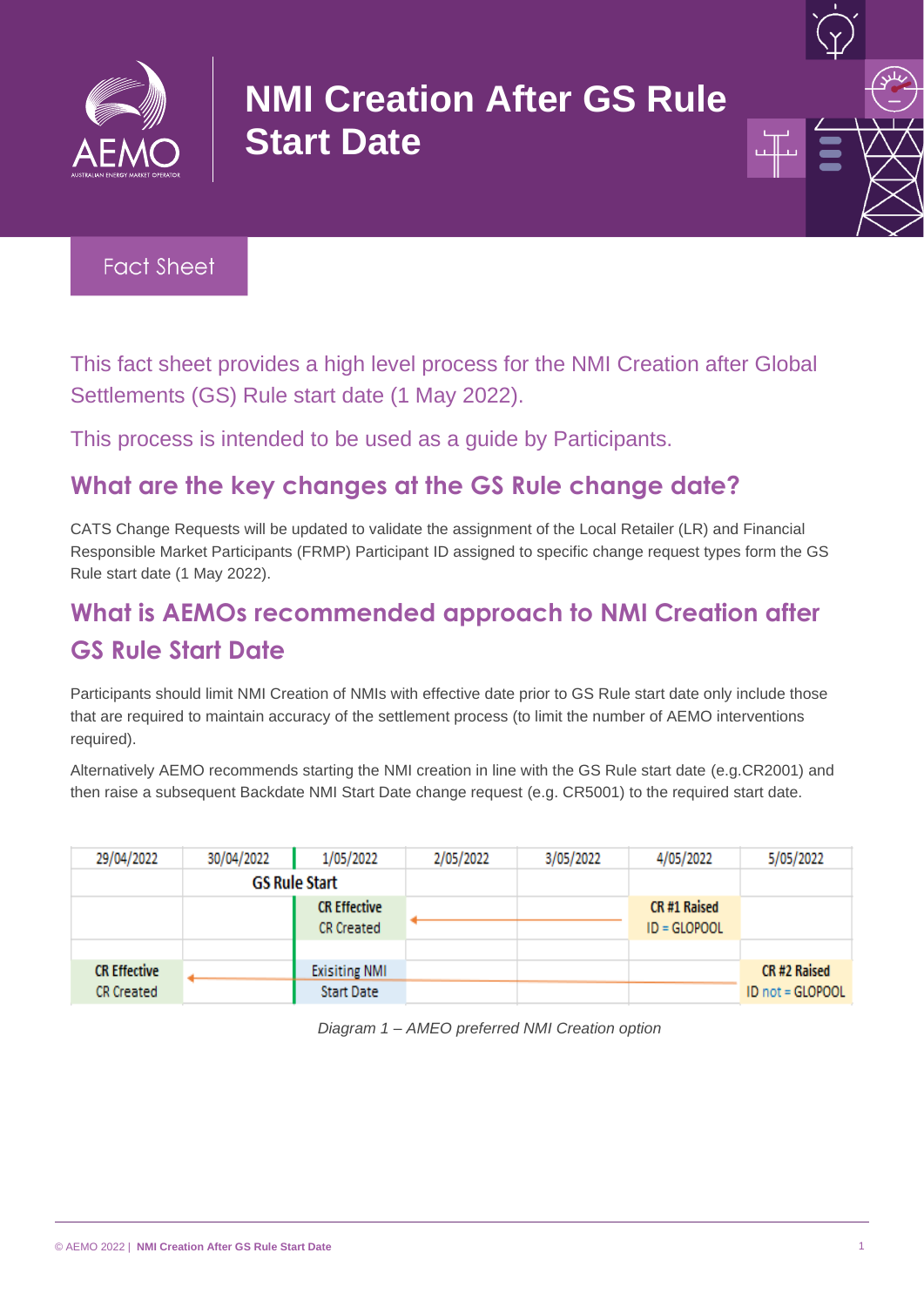

#### **Validation Rules NMI Classification Codes**

For the below list of NMI classification codes will be used for the following validation rules when creating a Change Request.

- LR roles for NMI classification codes: SMALL, LARGE, NCONUML, NREG, XBOUNDRY, DWHOLSAL.
- FRMP roles for NMI classification codes: BULK, XBOUNDRY.

#### **Validation Rules for NMI Creation**

When raising a NMI creation change requests (CR2000/CR2001/CR2500/CR2501) the following validation will apply:

- 1. Where a CR Effective Date is **before** to GS Rule start and raised **before** to GS Rule start.
	- The Role Participant ID **must not equal** GLOPOOL for the CR to be processed successfully.
	- If the Role Participant ID **equals** GLOPOOL a rejection message will be received.
- 2. Where a CR Effective Date **after** to GS Rule start and raised **after** to GS Rule start.
	- The Role Participant ID **must equal** GLOPOOL for the CR to be processed successfully.
	- If the Role Participant ID **does not equal** GLOPOOL a rejection message will be received.
- 3. Where a CR Effective Date **before** to GS Rule start and raised **after** to GS Rule start.
	- The Role Participant ID **must not equal** GLOPOOL for the CR to be processed successfully.
	- If the Role Participant ID **equals** GLOPOOL a rejection message will be received.
	- Participants must advise AEMO when they create a NMI with an effective start date prior to the GS Rule start.
	- *Participants will need to raise a call with the AEMO [Support.Hub@aemo.com.au](mailto:Support.Hub@aemo.com.au) for the NMI to be actioned.*
	- AEMO will transfer the Role Participant ID to GLOPOOL effective from GS Rule start.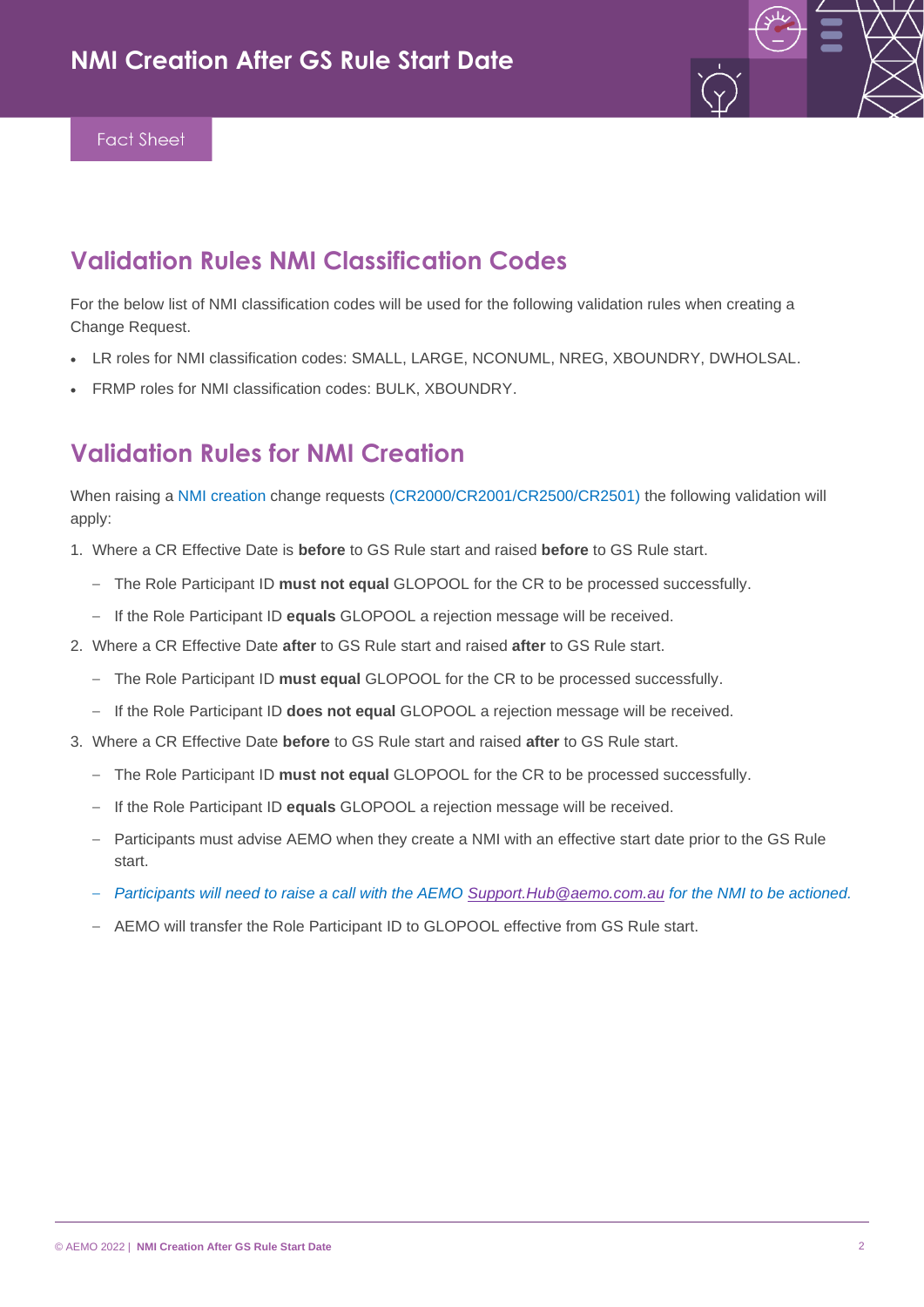

| <b>NMI Creation Rules</b>                |            |            |                                          |            |                      |                                          |           |           |                                      |
|------------------------------------------|------------|------------|------------------------------------------|------------|----------------------|------------------------------------------|-----------|-----------|--------------------------------------|
| 26/04/2022                               | 27/04/2022 | 28/04/2022 | 29/04/2022                               | 30/04/2022 | 1/05/2022            | 2/05/2022                                | 3/05/2022 | 4/05/2022 | 5/05/2022                            |
|                                          |            |            |                                          |            | <b>GS Rule Start</b> |                                          |           |           |                                      |
| <b>CR Effective</b><br><b>CR Created</b> |            |            | <b>CR Raised</b><br>ID NOT = GLOPOOL     |            |                      |                                          |           |           |                                      |
| <b>CR Effective</b><br>CR Rejected       |            |            | <b>CR Raised</b><br>ID = GLOPOOL         |            |                      |                                          |           |           |                                      |
|                                          |            |            |                                          |            |                      | <b>CR Effective</b><br>CR Rejected       |           |           | <b>CR Raised</b><br>ID NOT = GLOPOOL |
|                                          |            |            |                                          |            | Δ                    | <b>CR Effective</b><br><b>CR Created</b> |           |           | <b>CR Raised</b><br>ID = GLOPOOL     |
|                                          |            |            | <b>CR Effective</b><br><b>CR Created</b> |            |                      | <b>CR Raised</b><br>ID NOT = GLOPOOL     |           |           |                                      |
|                                          |            | 3          | <b>CR Effective</b><br>CR Rejected       |            |                      | <b>CR Raised</b><br>ID = GLOPOOL         |           |           |                                      |

*Diagram 2 – CR raise date, effective date, and Participant ID assignment*

#### **Validation Rules for Backdate NMI Start Date**

When raising a Backdate NMI Start Date change request (CR5001) the following validation will apply:

- 1. Where the NMI start date is before the GS Rule start and the CR Effective Date **before** to GS Rule start and raised **before** to GS Rule start
	- The Role Participant ID **must not equal** GLOPOOL, and the Actual End Date **must be** the day prior to the existing NMI start date for the CR to be processed successfully
	- If the Role Participant ID **equals** GLOPOOL or the Actual End Date **is not** the day prior to the existing NMI start date a rejection message will be received.
- 2. Where the NMI start date is after the GS Rule start and the CR Effective Date **after** to GS Rule start and raised **after** to GS Rule start
	- The Role Participant ID **must equal** GLOPOOL, and the Actual End Date must be the day prior to the existing NMI start date for the CR to be processed successfully
	- If the Role Participant ID **does not equal** GLOPOOL or the Actual End Date is not the day prior to the existing NMI start date a rejection message will be received.
- 3. Where the NMI start date is **before** the GS Rule start and the CR Effective Date **before** to GS Rule start and raised after to GS Rule start
	- The Role Participant ID **must not equal** GLOPOOL, and the Actual End Date must be the day prior to the existing NMI start date for the CR to be processed successfully
	- If the Role Participant ID **equals** GLOPOOL or the Actual End Date is not the day prior to the existing NMI start date a rejection message will be received.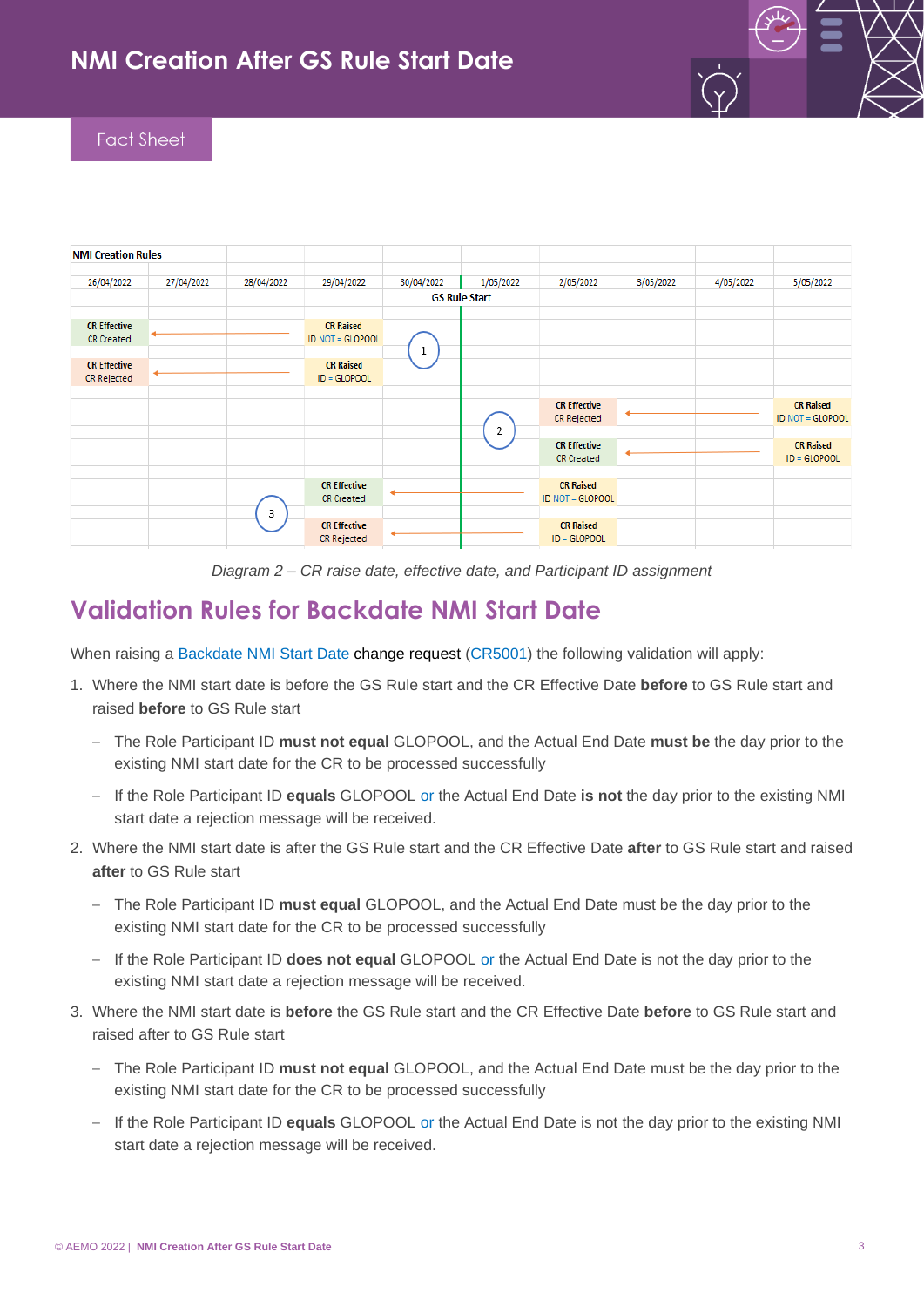

- 4. Where the NMI start date is on the GS Rule start and the CR Effective Date **before** to GS Rule start and raised **after** to GS Rule start with an
	- The Role Participant ID **must not equal** GLOPOOL, and the Actual End Date must be the day prior to the existing NMI start date for the CR to be processed successfully
	- If the Role Participant ID **equals** GLOPOOL or the Actual End Date is not the day prior to the existing NMI start date a rejection message will be received.
- 5. Where the NMI start date is 1 or more days **after** the GS Rule start and the CR Effective Date before to GS Rule start and raised **after** to GS Rule, Multiple CRs are required.
	- **CR #1** The Role Participant ID **must equal** GLOPOOL, and the CR Effective Date **must equal** GS Rule start and the Actual End Date **must** be the day prior to the existing NMI start date for the CR to be processed successfully
	- **CR #2** The Role Participant ID **must not equal** GLOPOOL, and the CR Effective Date **must be before** GS Rule start and the Actual End Date **must** be the day prior to the existing NMI new start date for the CR to be processed successfully

| <b>Backdate NMI Start Date Rules</b> |                     |                      |                                           |                         |                                          |                      |                                           |              |                                  |
|--------------------------------------|---------------------|----------------------|-------------------------------------------|-------------------------|------------------------------------------|----------------------|-------------------------------------------|--------------|----------------------------------|
| 26/04/2022                           | 27/04/2022          | 28/04/2022           | 29/04/2022                                | 30/04/2022              | 1/05/2022                                | 2/05/2022            | 3/05/2022                                 | 4/05/2022    | 5/05/2022                        |
|                                      |                     |                      |                                           |                         | <b>GS Rule Start</b>                     |                      |                                           |              |                                  |
|                                      |                     |                      |                                           |                         |                                          |                      |                                           |              |                                  |
| <b>CR Effective</b>                  |                     | <b>Exisiting NMI</b> |                                           | <b>CR Raised</b>        |                                          |                      |                                           |              |                                  |
| <b>CR Created</b>                    |                     | <b>Start Date</b>    |                                           | <b>ID NOT = GLOPOOL</b> |                                          |                      |                                           |              |                                  |
|                                      |                     |                      |                                           |                         | 1                                        |                      |                                           |              |                                  |
| <b>CR Effective</b>                  |                     | <b>Exisiting NMI</b> |                                           | <b>CR Raised</b>        |                                          |                      |                                           |              |                                  |
| <b>CR Rejected</b>                   |                     | <b>Start Date</b>    |                                           | ID = GLOPOOL            |                                          |                      |                                           |              |                                  |
|                                      |                     |                      |                                           |                         |                                          |                      |                                           |              |                                  |
|                                      |                     |                      |                                           |                         | <b>CR Effective</b>                      |                      | <b>Exisiting NMI</b>                      |              | <b>CR Raised</b>                 |
|                                      |                     |                      |                                           |                         | <b>CR Rejected</b>                       |                      | <b>Start Date</b>                         |              | <b>ID NOT = GLOPOOL</b>          |
|                                      |                     |                      |                                           | 2                       |                                          |                      |                                           |              |                                  |
|                                      |                     |                      |                                           |                         | <b>CR Effective</b><br><b>CR Created</b> |                      | <b>Exisiting NMI</b><br><b>Start Date</b> |              | <b>CR Raised</b><br>ID = GLOPOOL |
|                                      |                     |                      |                                           |                         |                                          |                      |                                           |              |                                  |
|                                      | <b>CR Effective</b> |                      |                                           |                         | <b>CR Raised</b>                         |                      |                                           |              |                                  |
|                                      | <b>CR Created</b>   |                      | <b>Exisiting NMI</b><br><b>Start Date</b> |                         | ID NOT = GLOPOOL                         |                      |                                           |              |                                  |
|                                      |                     |                      |                                           |                         |                                          |                      |                                           |              |                                  |
|                                      | <b>CR Effective</b> | 3                    | <b>Exisiting NMI</b>                      |                         | <b>CR Raised</b>                         |                      |                                           |              |                                  |
|                                      | CR Rejected         |                      | <b>Start Date</b>                         |                         | ID = GLOPOOL                             |                      |                                           |              |                                  |
|                                      |                     |                      |                                           |                         |                                          |                      |                                           |              |                                  |
|                                      |                     |                      |                                           |                         |                                          |                      |                                           |              |                                  |
|                                      |                     |                      | <b>CR Effective</b>                       |                         | <b>Exisiting NMI</b>                     |                      | <b>CR Raised</b>                          |              |                                  |
|                                      |                     |                      | <b>CR Created</b>                         |                         | <b>Start Date</b>                        |                      | <b>ID NOT = GLOPOOL</b>                   |              |                                  |
|                                      |                     |                      |                                           |                         |                                          | 4                    |                                           |              |                                  |
|                                      |                     |                      | <b>CR Effective</b>                       |                         | <b>Exisiting NMI</b>                     |                      | <b>CR Raised</b>                          |              |                                  |
|                                      |                     |                      | <b>CR Rejected</b>                        |                         | <b>Start Date</b>                        |                      | ID = GLOPOOL                              |              |                                  |
|                                      |                     |                      |                                           |                         |                                          |                      |                                           |              |                                  |
|                                      |                     |                      |                                           |                         | <b>CR Effective</b>                      | <b>Exisiting NMI</b> |                                           | CR #1 Raised |                                  |
|                                      |                     |                      |                                           |                         | <b>CR Created</b>                        | <b>Start Date</b>    |                                           | ID = GLOPOOL |                                  |
|                                      |                     |                      |                                           |                         |                                          |                      | 5                                         |              |                                  |
|                                      |                     |                      |                                           | <b>CR Effective</b>     | <b>Exisiting NMI</b>                     |                      |                                           |              | CR #2 Raised                     |
|                                      |                     |                      |                                           | <b>CR Created</b>       | <b>New Start Date</b>                    |                      |                                           |              | ID not = GLOPOOL                 |

*Diagram 3 – CR raise date, effective date, and Participant ID assignment for CR5001*